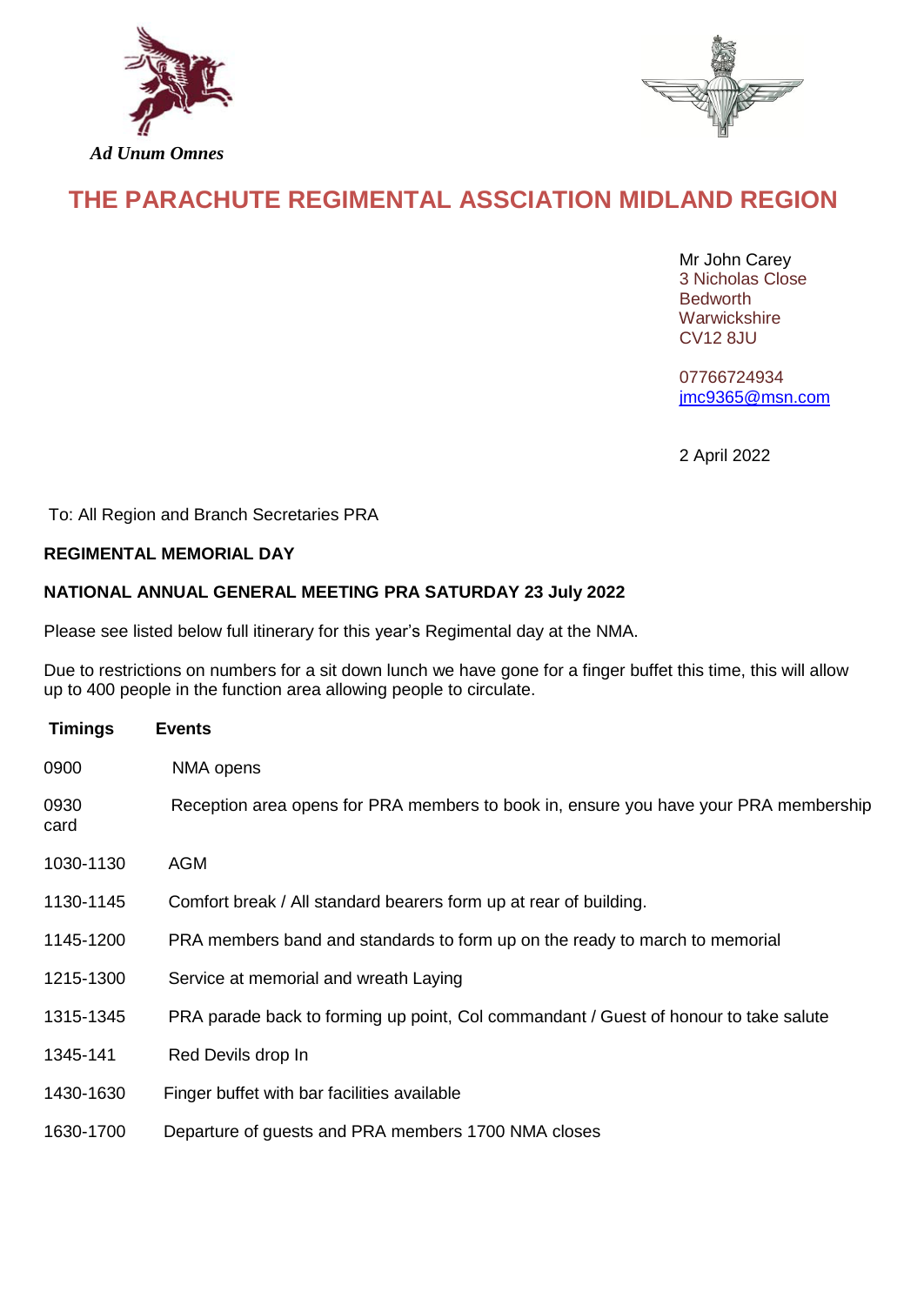



# **Tickets**

The cost for the buffet is £8 per person and once again the PRA have subsidised the buffet at the cost of £11 per person. Entry into Aspects for the buffet will be ticket only.

Please make cheques payable to PRA and send to Mr John Carey, 3 Nicholas Close Bedworth, Warwickshire CV12 8JU. Alternatively electronic transfer payments should be made to: PRA AGM DINNER Account Sort Code 30-96-26 A/C No 48261668 Lloyds Bank (PLEASE REMEMBER TO INCLUDE YOUR NAME AND NMA on the transfer details)

Tickets will be available for collection at the reception desk when booking in. Tickets for the buffet will be on a first come first served basis with the cut-off date 22 June 2022. Only ticket holders will have entry into the banqueting centre after the service, those not wishing to purchase tickets can use the NMA catering facilities in the main building or bring packed lunches.

## **Dress**

PRA member's guests lounge suit or blazers beret and medals.

## **Standards**

Standard Bearers to assemble to the rear of the building after the AGM.

## **Parking**

Parking must now be booked in advance, by going to the following website online **(thenma.org.uk**) and go to book tickets/Plan your visit. Alternatively, you can book your parking by calling **01283 245100.** The cost to park all day is £4 per car / minibus. Blue badge holders will be able to use disabled spaces in the main car park. None badge holders can also use the main car with plenty of parking spaces, when full the overspill car park will be available to use.

Coaches/Mini Buses can drop of at the designated points by the main entrance and the driver will be directed to parking areas.

#### . **Band**

The band has been booked, hopefully we will get the Parachute Regiment Band:

## **Red Devils**

The good news being, for the first time we will have the Red Devils jumping in.

## **Disabled Personnel**

A designated area will be available for wheel chairs and carers to view the service.

#### **Gala Dinner**

Remember to book the Royal Court hotel if your attending the Gala Dinner, again this will be on a first come first served basis so book early not to be disappointed.

If you need to contact me, please use any of the above contact numbers/address

John Carey

PRA/NMA Liaison Representative